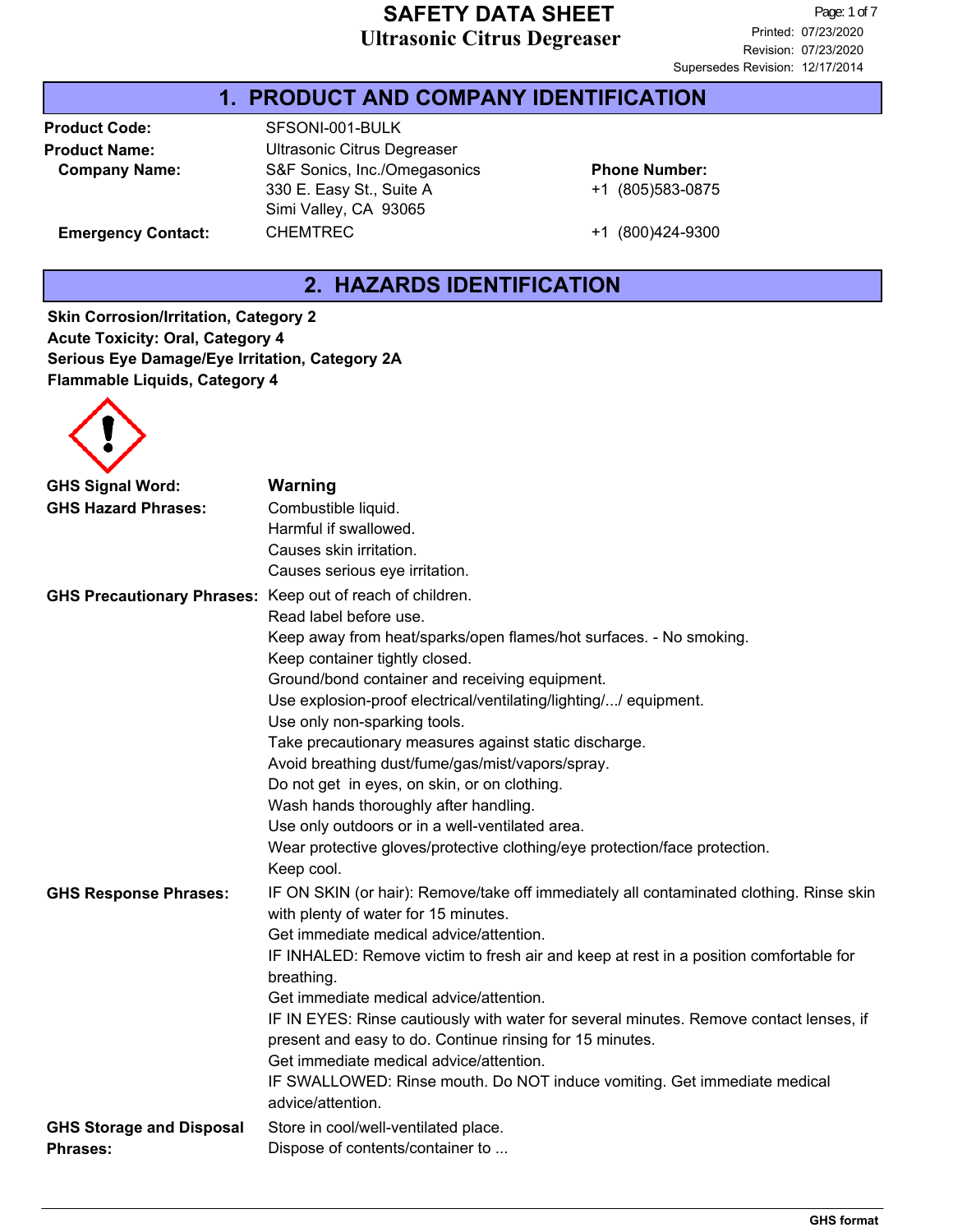|                                | <b>COMPOSITION/INFORMATION ON INGREDIENTS</b><br>3.                                                       |
|--------------------------------|-----------------------------------------------------------------------------------------------------------|
| Ingestion:                     | Causes gastrointestinal irritation with nausea, vomiting and diarrhea.                                    |
| <b>Eye Contact:</b>            | May cause eye irritation. May cause serious eye damage.                                                   |
| <b>Skin Contact:</b>           | Causes skin irritation. May cause allergic skin reaction. May be harmful if absorbed<br>through the skin. |
| Inhalation:                    | Material may be irritating to mucous membranes and upper respiratory tract. May be<br>harmful if inhaled. |
| <b>OSHA Regulatory Status:</b> | This material is classified as hazardous under OSHA regulations.                                          |

| CAS #      | <b>Hazardous Components (Chemical Name)</b>                              | <b>Concentration</b> |
|------------|--------------------------------------------------------------------------|----------------------|
| 138-86-3   | Dipentene                                                                | $<10.0\%$            |
| 34398-01-1 | Poly(oxy-1,2-ethanediyl), alpha.-undecyl-.omega. $-$ < 5.0 %<br>hydroxy- |                      |
| 68584-22-5 | Benzenesulfonic acid, C10-16-alkyl derivs.                               | $< 5.0 \%$           |
| 1569-01-3  | Propylene glycol n-propyl ether                                          | $< 5.0\%$            |

## **4. FIRST AID MEASURES**

| <b>Emergency and First Aid</b><br><b>Procedures:</b> |                                                                                                                                                                                                                                                                |
|------------------------------------------------------|----------------------------------------------------------------------------------------------------------------------------------------------------------------------------------------------------------------------------------------------------------------|
| In Case of Inhalation:                               | Remove from exposure and move to fresh air immediately. Get medical aid immediately.                                                                                                                                                                           |
| In Case of Skin Contact:                             | In case of contact, immediately wash skin with soap and copious amounts of water. If<br>irritation develops, get medical aid.                                                                                                                                  |
| In Case of Eye Contact:                              | In case of contact, immediately flush eyes with copious amounts of water for at least 15<br>minutes. Remove contact lenses, if present and easy to do. Continue rinsing. Get<br>immediate medical advice/attention.                                            |
| In Case of Ingestion:                                | Potential for aspiration if swallowed. Never give anything by mouth to an unconscious<br>person. Do not induce vomiting unless directed to do so by medical personnel. If<br>vomiting occurs naturally, have victim lean forward. Get medical aid immediately. |
| <b>Note to Physician:</b>                            | Treat symptomatically and supportively. Show this safety data sheet to the doctor in<br>attendance.                                                                                                                                                            |
|                                                      | <b>FIRE FIGHTING MEASURES</b><br>Б.                                                                                                                                                                                                                            |

| 0. TINE FIOITING MEAGOINEG                      |                                                      |                                                                                                                                                                                                                                                                                                                                                           |  |  |
|-------------------------------------------------|------------------------------------------------------|-----------------------------------------------------------------------------------------------------------------------------------------------------------------------------------------------------------------------------------------------------------------------------------------------------------------------------------------------------------|--|--|
| <b>Flash Pt:</b>                                | No data.                                             |                                                                                                                                                                                                                                                                                                                                                           |  |  |
| <b>Explosive Limits:</b>                        | LEL: No data.                                        | UEL: No data.                                                                                                                                                                                                                                                                                                                                             |  |  |
| <b>Autoignition Pt:</b>                         | No data.                                             |                                                                                                                                                                                                                                                                                                                                                           |  |  |
|                                                 |                                                      | Suitable Extinguishing Media: For large fires, use dry chemical, carbon dioxide, alcohol-resistant foam, or water spray.<br>For small fires, use carbon dioxide, dry chemical, dry sand, or alcohol-resistant foam.                                                                                                                                       |  |  |
| <b>Unsuitable Extinguishing</b><br>Media:       | Do NOT use straight streams of water.                |                                                                                                                                                                                                                                                                                                                                                           |  |  |
| <b>Fire Fighting Instructions:</b>              | to a source of ignition and flash back.              | As in any fire, wear a self-contained breathing apparatus in pressure-demand,<br>MSHA/NIOSH (approved or equivalent), and full protective gear. Vapors may form<br>explosive mixtures with air. Flammable liquid and vapor. Cool containers with flooding<br>quantities of water until well after fire is out. Vapors are heavier than air and may travel |  |  |
| <b>Flammable Properties and</b><br>Hazards:     | Container explosion may occur under fire conditions. |                                                                                                                                                                                                                                                                                                                                                           |  |  |
| <b>Hazardous Combustion</b><br><b>Products:</b> | No data available.                                   |                                                                                                                                                                                                                                                                                                                                                           |  |  |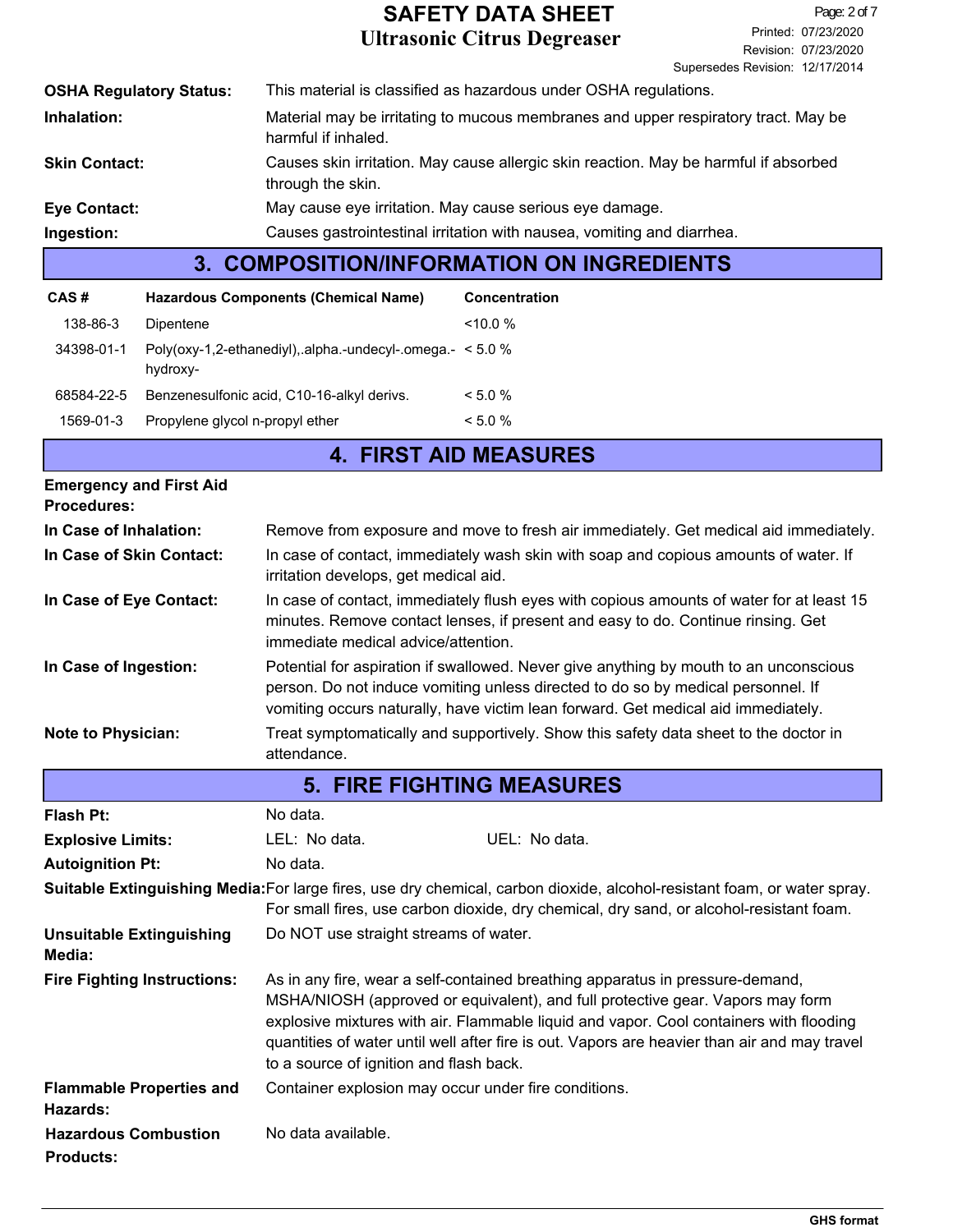| <b>6. ACCIDENTAL RELEASE MEASURES</b>                                                             |                                                                                                                                                                                                                                                                                                                                                                                                                                                                                                                                                                  |  |  |  |  |
|---------------------------------------------------------------------------------------------------|------------------------------------------------------------------------------------------------------------------------------------------------------------------------------------------------------------------------------------------------------------------------------------------------------------------------------------------------------------------------------------------------------------------------------------------------------------------------------------------------------------------------------------------------------------------|--|--|--|--|
| <b>Protective Precautions,</b><br><b>Protective Equipment and</b><br><b>Emergency Procedures:</b> | Use proper personal protective equipment as indicated in Section 8.                                                                                                                                                                                                                                                                                                                                                                                                                                                                                              |  |  |  |  |
| <b>Environmental Precautions:</b>                                                                 | Do not let product enter storm drains, storm sewers, watersheds or water systems<br>unless authorized.                                                                                                                                                                                                                                                                                                                                                                                                                                                           |  |  |  |  |
| <b>Steps To Be Taken In Case</b><br><b>Material Is Released Or</b><br>Spilled:                    | Spills/Leaks: Provide ventilation. Remove all sources of ignition. A vapor suppressing<br>foam may be used to reduce vapors. Use water spray to dilute spill to a non-flammable<br>mixture. Absorb spill with inert material (e.g. vermiculite, sand or earth), then place in<br>suitable container. Use a spark-proof tool.                                                                                                                                                                                                                                     |  |  |  |  |
|                                                                                                   | <b>7. HANDLING AND STORAGE</b>                                                                                                                                                                                                                                                                                                                                                                                                                                                                                                                                   |  |  |  |  |
| <b>Precautions To Be Taken in</b><br>Handling:                                                    | Avoid contact with eyes, skin, and clothing. Avoid breathing dust, mist, or vapor. Use<br>only with adequate ventilation. Wash thoroughly after handling. Remove contaminated<br>clothing and wash before reuse. Ground and bond containers when transferring material.<br>Use spark-proof tools and explosion proof equipment. Take precautionary measures<br>against static discharges. Do not pressurize, cut, weld, braze, solder, drill, grind, or<br>expose empty containers to heat, sparks or open flames. Do not allow to evaporate to<br>near dryness. |  |  |  |  |
| <b>Precautions To Be Taken in</b><br>Storing:                                                     | Store in cool/well-ventilated place. Store protected from light. Keep container closed.                                                                                                                                                                                                                                                                                                                                                                                                                                                                          |  |  |  |  |
| <b>Other Precautions:</b>                                                                         | Empty containers retain product residue, (liquid and/or vapor), and can be dangerous.<br>Handle in accordance with good industrial hygiene and safety practice. Keep out of<br>reach of children.                                                                                                                                                                                                                                                                                                                                                                |  |  |  |  |

| <b>8. EXPOSURE CONTROLS/PERSONAL PROTECTION</b>                                                                                |                                                                        |                                                                                                                                                                                                                                            |                 |                  |                     |  |
|--------------------------------------------------------------------------------------------------------------------------------|------------------------------------------------------------------------|--------------------------------------------------------------------------------------------------------------------------------------------------------------------------------------------------------------------------------------------|-----------------|------------------|---------------------|--|
| CAS#                                                                                                                           | <b>Partial Chemical Name</b>                                           |                                                                                                                                                                                                                                            | <b>OSHA TWA</b> | <b>ACGIH TWA</b> | <b>Other Limits</b> |  |
| 138-86-3                                                                                                                       | Dipentene                                                              |                                                                                                                                                                                                                                            | No data.        | No data.         | No data.            |  |
| 34398-01-1                                                                                                                     | Poly(oxy-1,2-ethanediyl), alpha.-undecy No data.<br>l-.omega.-hydroxy- |                                                                                                                                                                                                                                            |                 | No data.         | No data.            |  |
| 68584-22-5                                                                                                                     | Benzenesulfonic acid, C10-16-alkyl<br>derivs.                          |                                                                                                                                                                                                                                            | No data.        | No data.         | No data.            |  |
| 1569-01-3                                                                                                                      | Propylene glycol n-propyl ether                                        |                                                                                                                                                                                                                                            | No data.        | No data.         | No data.            |  |
| <b>Respiratory Equipment</b><br>(Specify Type):                                                                                |                                                                        | Respiratory protection is not required under normal use. Avoid breathing vapors or mists.<br>If airborne concentrations pose a health hazard or become irritating, use a<br>NIOSH/MSHA-approved respirator, in the positive pressure mode. |                 |                  |                     |  |
| <b>Eye Protection:</b>                                                                                                         |                                                                        | Chemical safety goggles.                                                                                                                                                                                                                   |                 |                  |                     |  |
| <b>Protective Gloves:</b>                                                                                                      |                                                                        | Wear appropriate protective gloves to prevent skin exposure. Rubber or neoprene<br>gloves.                                                                                                                                                 |                 |                  |                     |  |
| <b>Other Protective Clothing:</b>                                                                                              |                                                                        | Wear appropriate protective clothing to prevent skin exposure.                                                                                                                                                                             |                 |                  |                     |  |
| <b>Engineering Controls</b><br>(Ventilation etc.):                                                                             |                                                                        | Safety shower and eye bath. Mechanical exhaust required.                                                                                                                                                                                   |                 |                  |                     |  |
| <b>Work/Hygienic/Maintenance</b> Wash thoroughly after handling. Wash contaminated clothing before reuse.<br><b>Practices:</b> |                                                                        |                                                                                                                                                                                                                                            |                 |                  |                     |  |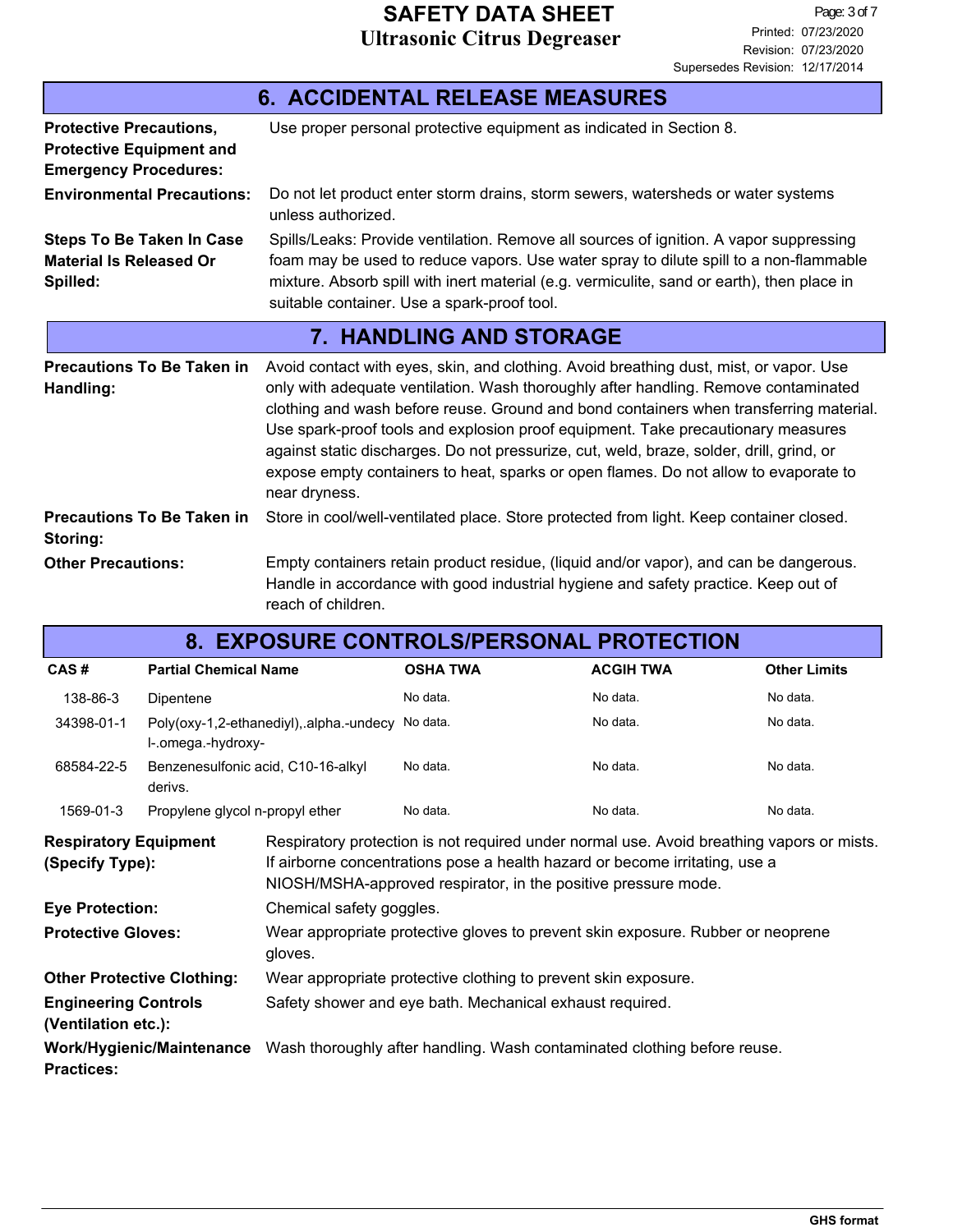|                                                             | 9. PHYSICAL AND CHEMICAL PROPERTIES                                                                                                     |
|-------------------------------------------------------------|-----------------------------------------------------------------------------------------------------------------------------------------|
| <b>Physical States:</b>                                     | [X] Liquid<br>[ ] Solid<br>$[$ ] Gas                                                                                                    |
| <b>Appearance and Odor:</b>                                 | Orange.                                                                                                                                 |
|                                                             | Viscous. Liquid.                                                                                                                        |
|                                                             | Transparent.                                                                                                                            |
| pH:                                                         | No data.                                                                                                                                |
| <b>Melting Point:</b>                                       | No data.                                                                                                                                |
| <b>Boiling Point:</b>                                       | No data.                                                                                                                                |
| <b>Flash Pt:</b>                                            | No data.                                                                                                                                |
| <b>Evaporation Rate:</b>                                    | No data.                                                                                                                                |
| Flammability (solid, gas):                                  | combustible materials.                                                                                                                  |
| <b>Explosive Limits:</b>                                    | LEL: No data.<br>UEL: No data.                                                                                                          |
| Vapor Pressure (vs. Air or                                  | No data.                                                                                                                                |
| $mm Hg$ :                                                   |                                                                                                                                         |
| Vapor Density (vs. Air = 1):                                | No data.                                                                                                                                |
| Specific Gravity (Water = 1):                               | $0.99 - 1.02$                                                                                                                           |
| <b>Solubility in Water:</b>                                 | No data.                                                                                                                                |
| <b>Octanol/Water Partition</b>                              | No data.                                                                                                                                |
| <b>Coefficient:</b>                                         |                                                                                                                                         |
| <b>Autoignition Pt:</b>                                     | No data.                                                                                                                                |
| Decomposition Temperature: No data.                         |                                                                                                                                         |
| <b>Viscosity:</b>                                           | No data.                                                                                                                                |
|                                                             | <b>10. STABILITY AND REACTIVITY</b>                                                                                                     |
| Stability:                                                  | Unstable [ ]<br>Stable $[X]$                                                                                                            |
| <b>Conditions To Avoid -</b><br>Instability:                | Ignition sources, Excess heat, flames and sparks.                                                                                       |
| Avoid:                                                      | <b>Incompatibility - Materials To Strong acids, Strong bases, Strong oxidizing agents.</b>                                              |
| <b>Byproducts:</b>                                          | Hazardous Decomposition or High temperatures and fires may produce toxic:carbon and nitrogen oxides Carbon<br>monoxide, Carbon dioxide. |
| <b>Possibility of Hazardous</b><br><b>Reactions:</b>        | Will not occur [X]<br>Will occur $\lceil \quad \rceil$                                                                                  |
| <b>Conditions To Avoid -</b><br><b>Hazardous Reactions:</b> | No data available.                                                                                                                      |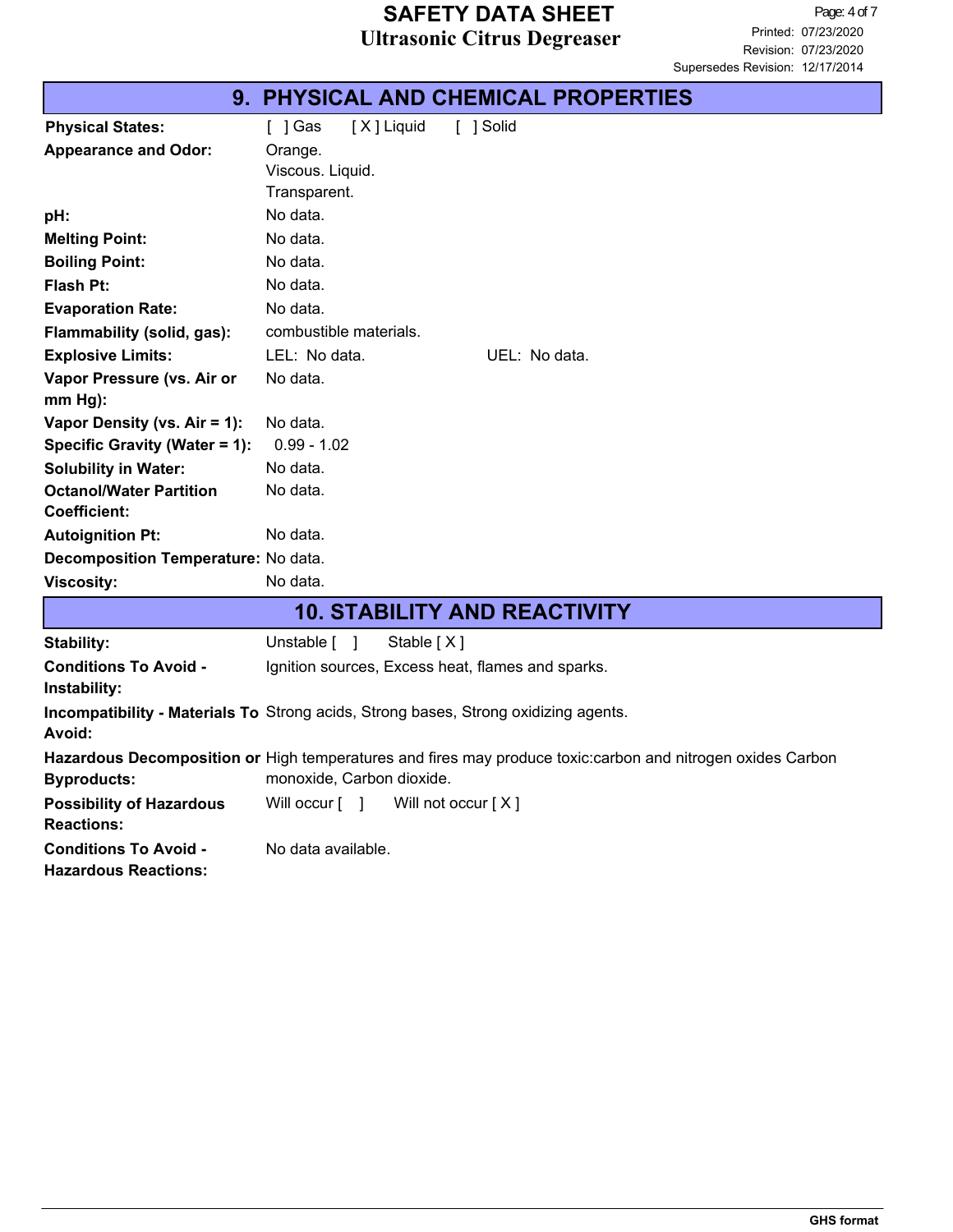|                                                                                                                                                                                                                                                                                                                                                                                                                                                                                                                                                                                                                                                                                                                                                             |                                             |                    | <b>11. TOXICOLOGICAL INFORMATION</b>                                                                                                                                                                                                                                                                                                                                                                                                                                                                           |                                                                                                                                                                                                                                                                                                                                                                                                                                                                                                                                |                           |              |             |
|-------------------------------------------------------------------------------------------------------------------------------------------------------------------------------------------------------------------------------------------------------------------------------------------------------------------------------------------------------------------------------------------------------------------------------------------------------------------------------------------------------------------------------------------------------------------------------------------------------------------------------------------------------------------------------------------------------------------------------------------------------------|---------------------------------------------|--------------------|----------------------------------------------------------------------------------------------------------------------------------------------------------------------------------------------------------------------------------------------------------------------------------------------------------------------------------------------------------------------------------------------------------------------------------------------------------------------------------------------------------------|--------------------------------------------------------------------------------------------------------------------------------------------------------------------------------------------------------------------------------------------------------------------------------------------------------------------------------------------------------------------------------------------------------------------------------------------------------------------------------------------------------------------------------|---------------------------|--------------|-------------|
| <b>Toxicological Information:</b><br>Mutagenicity: No data available.<br>Neurotoxicity: No data available.<br>Reproductive Effects: No data available.<br>Teratogenicity: No data available.<br>Epidemiology: No data available.<br>Corrosive.<br>in spleen.                                                                                                                                                                                                                                                                                                                                                                                                                                                                                                |                                             |                    |                                                                                                                                                                                                                                                                                                                                                                                                                                                                                                                | CAS# 138-86-3: Dipentene: Acute toxicity, LD50, Oral, Rat, 5300. MG/KG. Result:<br>Behavioral: Somnolence (general depressed activity). Vascular: BP lowering not<br>charactertized in autonomic section. Skin and Appendages: Skin: After topical exposure:<br>CAS# 34398-01-1: Poly(oxy-1,2-ethanediyl), alpha.-undecyl-.omega.-hydroxy-: Acute<br>toxicity, LD50, Oral, Rat, 1000. - 2000. MG/KG. Result: Kidney, Ureter, Bladder:<br>Changes in liver weight. Blood: Other hemolysis with or withot anemia. Blood: Changes |                           |              |             |
| Carcinogenicity:                                                                                                                                                                                                                                                                                                                                                                                                                                                                                                                                                                                                                                                                                                                                            |                                             | NTP? No            | IARC Monographs? No                                                                                                                                                                                                                                                                                                                                                                                                                                                                                            |                                                                                                                                                                                                                                                                                                                                                                                                                                                                                                                                | <b>OSHA Regulated? No</b> |              |             |
| CAS#                                                                                                                                                                                                                                                                                                                                                                                                                                                                                                                                                                                                                                                                                                                                                        | <b>Hazardous Components (Chemical Name)</b> |                    |                                                                                                                                                                                                                                                                                                                                                                                                                                                                                                                | <b>NTP</b>                                                                                                                                                                                                                                                                                                                                                                                                                                                                                                                     | <b>IARC</b>               | <b>ACGIH</b> | <b>OSHA</b> |
| 138-86-3                                                                                                                                                                                                                                                                                                                                                                                                                                                                                                                                                                                                                                                                                                                                                    | Dipentene                                   |                    |                                                                                                                                                                                                                                                                                                                                                                                                                                                                                                                | n.a.                                                                                                                                                                                                                                                                                                                                                                                                                                                                                                                           | n.a.                      | n.a.         | n.a.        |
| 34398-01-1                                                                                                                                                                                                                                                                                                                                                                                                                                                                                                                                                                                                                                                                                                                                                  |                                             |                    | Poly(oxy-1,2-ethanediyl), alpha.-undecyl-.omega.-hydroxy-                                                                                                                                                                                                                                                                                                                                                                                                                                                      | n.a.                                                                                                                                                                                                                                                                                                                                                                                                                                                                                                                           | n.a.                      | n.a.         | n.a.        |
| 68584-22-5                                                                                                                                                                                                                                                                                                                                                                                                                                                                                                                                                                                                                                                                                                                                                  | Benzenesulfonic acid, C10-16-alkyl derivs.  |                    |                                                                                                                                                                                                                                                                                                                                                                                                                                                                                                                | n.a.                                                                                                                                                                                                                                                                                                                                                                                                                                                                                                                           | n.a.                      | n.a.         | n.a.        |
| 1569-01-3                                                                                                                                                                                                                                                                                                                                                                                                                                                                                                                                                                                                                                                                                                                                                   | Propylene glycol n-propyl ether             |                    |                                                                                                                                                                                                                                                                                                                                                                                                                                                                                                                | n.a.                                                                                                                                                                                                                                                                                                                                                                                                                                                                                                                           | n.a.                      | n.a.         | n.a.        |
|                                                                                                                                                                                                                                                                                                                                                                                                                                                                                                                                                                                                                                                                                                                                                             | <b>12. ECOLOGICAL INFORMATION</b>           |                    |                                                                                                                                                                                                                                                                                                                                                                                                                                                                                                                |                                                                                                                                                                                                                                                                                                                                                                                                                                                                                                                                |                           |              |             |
| <b>General Ecological</b><br>Environmental: No information available.<br>Information:<br>Physical: No information available.<br>CAS# 138-86-3: Dipentene: LC50, Southern House Mosquito (Culex quinquefasciatus),<br>larva(e), 6600. UG/L, 72 H, Mortality, Water temperature: 23.00 C C. Result: assessment<br>factor.<br>CAS# 34398-01-1: Poly(oxy-1,2-ethanediyl),.alpha.-undecyl-.omega.-hydroxy-: LC50,<br>Fathead Minnow (Pimephales promelas), 7100. UG/L, 96 H, Mortality, Water<br>temperature: 22.00 C C. Result: Affected fish lost equilibrium prior to death.<br>Effective concentration to 50% of test organisms., Water Flea (Daphnia magna), 6700.<br>UG/L, 48 H, Intoxication,, Water temperature: 20.00 C C. Result: Loss of equilibrium. |                                             |                    |                                                                                                                                                                                                                                                                                                                                                                                                                                                                                                                |                                                                                                                                                                                                                                                                                                                                                                                                                                                                                                                                |                           |              |             |
| <b>Results of PBT and vPvB</b><br>assessment:                                                                                                                                                                                                                                                                                                                                                                                                                                                                                                                                                                                                                                                                                                               |                                             | No data available. |                                                                                                                                                                                                                                                                                                                                                                                                                                                                                                                |                                                                                                                                                                                                                                                                                                                                                                                                                                                                                                                                |                           |              |             |
| Persistence and<br>Degradability:                                                                                                                                                                                                                                                                                                                                                                                                                                                                                                                                                                                                                                                                                                                           |                                             | No data available. |                                                                                                                                                                                                                                                                                                                                                                                                                                                                                                                |                                                                                                                                                                                                                                                                                                                                                                                                                                                                                                                                |                           |              |             |
|                                                                                                                                                                                                                                                                                                                                                                                                                                                                                                                                                                                                                                                                                                                                                             | <b>Bioaccumulative Potential:</b>           | No data available. |                                                                                                                                                                                                                                                                                                                                                                                                                                                                                                                |                                                                                                                                                                                                                                                                                                                                                                                                                                                                                                                                |                           |              |             |
| No data available.<br><b>Mobility in Soil:</b>                                                                                                                                                                                                                                                                                                                                                                                                                                                                                                                                                                                                                                                                                                              |                                             |                    |                                                                                                                                                                                                                                                                                                                                                                                                                                                                                                                |                                                                                                                                                                                                                                                                                                                                                                                                                                                                                                                                |                           |              |             |
|                                                                                                                                                                                                                                                                                                                                                                                                                                                                                                                                                                                                                                                                                                                                                             |                                             |                    | <b>13. DISPOSAL CONSIDERATIONS</b>                                                                                                                                                                                                                                                                                                                                                                                                                                                                             |                                                                                                                                                                                                                                                                                                                                                                                                                                                                                                                                |                           |              |             |
| <b>Waste Disposal Method:</b>                                                                                                                                                                                                                                                                                                                                                                                                                                                                                                                                                                                                                                                                                                                               |                                             |                    | US EPA guidelines for the classification determination are listed in 40 CFR Parts 261.3.<br>Chemical waste generators must determine whether a discarded chemical is classified<br>as a hazardous waste. Additionally, waste generators must consult state and local<br>hazardous waste regulations to ensure complete and accurate classification. Observe all<br>federal, state, and local environmental regulations. Contact a licensed professional<br>waste disposal service to dispose of this material. |                                                                                                                                                                                                                                                                                                                                                                                                                                                                                                                                |                           |              |             |
|                                                                                                                                                                                                                                                                                                                                                                                                                                                                                                                                                                                                                                                                                                                                                             |                                             |                    | <b>14. TRANSPORT INFORMATION</b>                                                                                                                                                                                                                                                                                                                                                                                                                                                                               |                                                                                                                                                                                                                                                                                                                                                                                                                                                                                                                                |                           |              |             |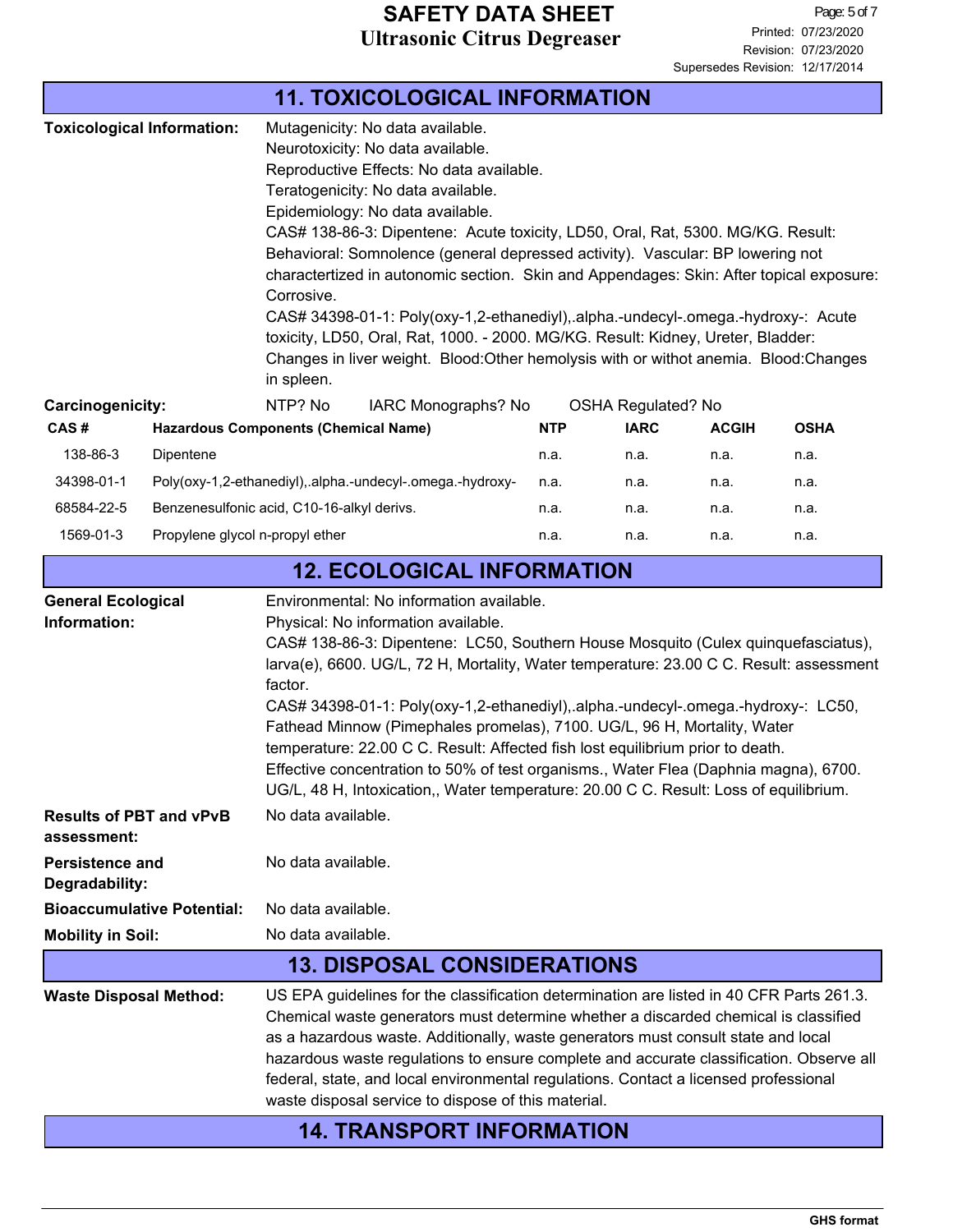#### **LAND TRANSPORT (US DOT):**

**DOT Proper Shipping Name:** Not Regulated. **DOT Hazard Class: UN/NA Number:**

#### **15. REGULATORY INFORMATION**

|                | EPA SARA (Superfund Amendments and Reauthorization Act of 1986) Lists                                     |                |                                                       |                                                              |
|----------------|-----------------------------------------------------------------------------------------------------------|----------------|-------------------------------------------------------|--------------------------------------------------------------|
| CAS#           | <b>Hazardous Components (Chemical Name)</b>                                                               | S. 302 (EHS)   | S. 304 RQ                                             | S. 313 (TRI)                                                 |
| 138-86-3       | Dipentene                                                                                                 | No             | No                                                    | No                                                           |
| 34398-01-1     | Poly(oxy-1,2-ethanediyl), alpha.-undecyl-.omega.-<br>hydroxy-                                             | No             | No.                                                   | No                                                           |
| 68584-22-5     | Benzenesulfonic acid, C10-16-alkyl derivs.                                                                | No             | No                                                    | No                                                           |
| 1569-01-3      | Propylene glycol n-propyl ether                                                                           | No             | No                                                    | No                                                           |
|                | This material meets the EPA 'Hazard Categories' defined for SARA Title III Sections 311/312 as indicated: |                |                                                       |                                                              |
| [ ] Yes [X] No | Explosive                                                                                                 |                | [X] Yes [ ] No Acute toxicity (any route of exposure) |                                                              |
| [X] Yes [ ] No | Flammable (gases, aerosols, liquid, or solid)                                                             | [X] Yes [ ] No | Skin Corrosion or Irritation                          |                                                              |
| [ ] Yes [X] No | Oxidizer (liquid, solid or gas)                                                                           | [X] Yes [ ] No | Serious eye damage or eye irritation                  |                                                              |
| [ ] Yes [X] No | Self-reactive                                                                                             | [ ] Yes [X] No | Respiratory or Skin Sensitization                     |                                                              |
| [ ] Yes [X] No | Pyrophoric (liquid or solid)                                                                              | [ ] Yes [X] No | Germ cell mutagenicity                                |                                                              |
| [ ] Yes [X] No | Pyrophoric gas                                                                                            | [ ] Yes [X] No | Carcinogenicity                                       |                                                              |
| [ ] Yes [X] No | Self-heating                                                                                              | [ ] Yes [X] No | Reproductive toxicity                                 |                                                              |
| [ ] Yes [X] No | Organic peroxide                                                                                          | [ ] Yes [X] No |                                                       | Specific target organ toxicity (single or repeated exposure) |
| [ ] Yes [X] No | Corrosive to metal                                                                                        | [ ] Yes [X] No | <b>Aspiration Hazard</b>                              |                                                              |
| [ ] Yes [X] No | Gas under pressure (compressed gas)                                                                       | [ ] Yes [X] No | Simple Asphyxiant                                     |                                                              |
| [ ] Yes [X] No | In contact with water emits flammable gas                                                                 | [ ] Yes [X] No | (Health) Hazard Not Otherwise Classified (HNOC)       |                                                              |
| [ ] Yes [X] No | Combustible Dust                                                                                          |                |                                                       |                                                              |
| [ ] Yes [X] No | (Physical) Hazard Not Otherwise Classified (HNOC)                                                         |                |                                                       |                                                              |
| CAS#           | <b>Hazardous Components (Chemical Name)</b>                                                               |                | <b>Other US EPA or State Lists</b>                    |                                                              |
| 138-86-3       | Dipentene                                                                                                 |                |                                                       | CWA NPDES: No; TSCA: Yes - Inventory; CA PROP.65: No;        |
|                |                                                                                                           |                |                                                       | CA TAC, Title 8: No; MA Oil/HazMat: No; MI CMR, Part 5: No;  |
|                |                                                                                                           |                | NJ EHS: No; NY Part 597: No; PA HSL: No               |                                                              |
| 34398-01-1     | Poly(oxy-1,2-ethanediyl),.alpha.-undecyl-.omega.-                                                         |                |                                                       | CWA NPDES: No; TSCA: Yes - Inventory; CA PROP.65: No;        |
|                | hydroxy-                                                                                                  |                |                                                       | CA TAC, Title 8: No; MA Oil/HazMat: No; MI CMR, Part 5: No;  |
|                |                                                                                                           |                | NJ EHS: No; NY Part 597: No; PA HSL: No               |                                                              |
| 68584-22-5     | Benzenesulfonic acid, C10-16-alkyl derivs.                                                                |                |                                                       | CWA NPDES: No; TSCA: Yes - Inventory; CA PROP.65: No;        |
|                |                                                                                                           |                |                                                       | CA TAC, Title 8: No; MA Oil/HazMat: No; MI CMR, Part 5: No;  |
|                |                                                                                                           |                | NJ EHS: No; NY Part 597: No; PA HSL: No               |                                                              |
| 1569-01-3      | Propylene glycol n-propyl ether                                                                           |                |                                                       | CWA NPDES: No; TSCA: Yes - Inventory; CA PROP.65: No;        |
|                |                                                                                                           |                |                                                       | CA TAC, Title 8: No; MA Oil/HazMat: No; MI CMR, Part 5: No;  |
|                |                                                                                                           |                |                                                       |                                                              |
|                |                                                                                                           |                | NJ EHS: No; NY Part 597: No; PA HSL: No               |                                                              |